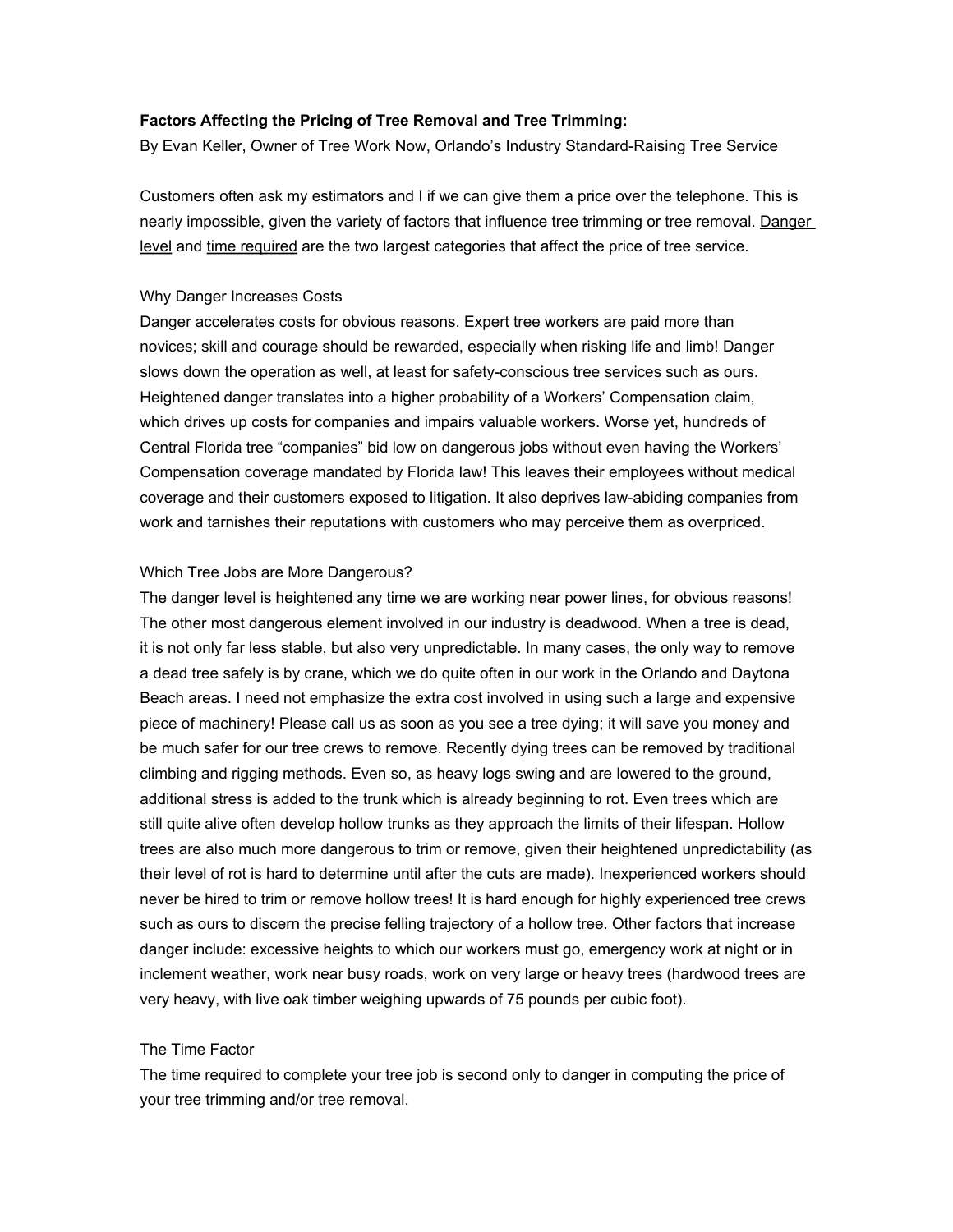#### Which Tree Jobs Take Longer?

POOR ACCESS: Poor access for equipment can cause a job to take up to three times as long! If brush has to be drug by hand for considerable distances, it tires out our workers quite rapidly, requiring larger crews and larger payrolls. Whereas if we can bring our wood chippers right up to the trees and load the logs on trucks with our tractors, much time is saved for us and your property is back to normal sooner. Without equipment access for log removal, it takes excessive time to slice logs into pieces small enough for humans to carry! This also adds extra wear and tear on our chainsaws. Access is limited by fences, narrow spaces between houses, septic tanks, delicate landscaping, low or otherwise soft ground, and other quirks of a given property. PROXIMITY TO STRUCTURES: The threat to customers' homes is the most common reason we are asked to trim or remove trees. For that very reason, it takes extra time and care to remove those branches or trees safely. When receiving estimates for your tree work, I suggest that you ask each estimator about how long it will take for their crew to complete the job. If both their time estimate and their cost estimate are low, you may want to take pause and consider whether they'd be taking undue risks with your house! This is a case when one should not automatically balk at a higher price. In addition to safeguarding structures, tree work takes longer around fences, sidewalks, and sprinkler systems.

## Operational Costs Influence Pricing

In addition to danger and time required, costs that may not be apparent to the customer affect the price they get from tree service estimators. For example, a customer may complain if they are charged three times as much for a 30 inch diameter tree than the 20 inch tree they had removed the previous year. What the customer may not realize is that the largest wood chipper for residential use can only make mulch out of trees that are 20 inches across or smaller. So, although hidden to the customer, the tree company is paying these additional costs when removing a tree that cannot be chipped on site: time and fuel to go to the dump, wear and tear on the transporting equipment, additional payroll, and dump fees. In addition, this year's tree may be subject to the higher costs of the danger and time factors enumerated above! Or if it was removed by a company which did not have the proper insurances, the customer was lucky nothing went wrong (in a line of work with multitudinous avenues of mishap)! Or perhaps last year's tree could be felled with one cut, whereas the current tree is tangled in others and must be climbed and lowered in several sections. Another operational cost is the amount and type of equipment necessary for the given job. Some jobs require lifts or tractors, dump trailers or stump grinders. Each piece is costly to purchase, insure, maintain, transport, fuel, and operate.

As you can see, there are a variety of factors that influence the prices you are given. Being highly contextualized to the exact situation of each particular tree, it is hard to objectively compare to what you paid for tree work in the past. After reading this article, you can understand why we don't give prices over the phone! Feel free to ask us to explain why each tree costs what it does